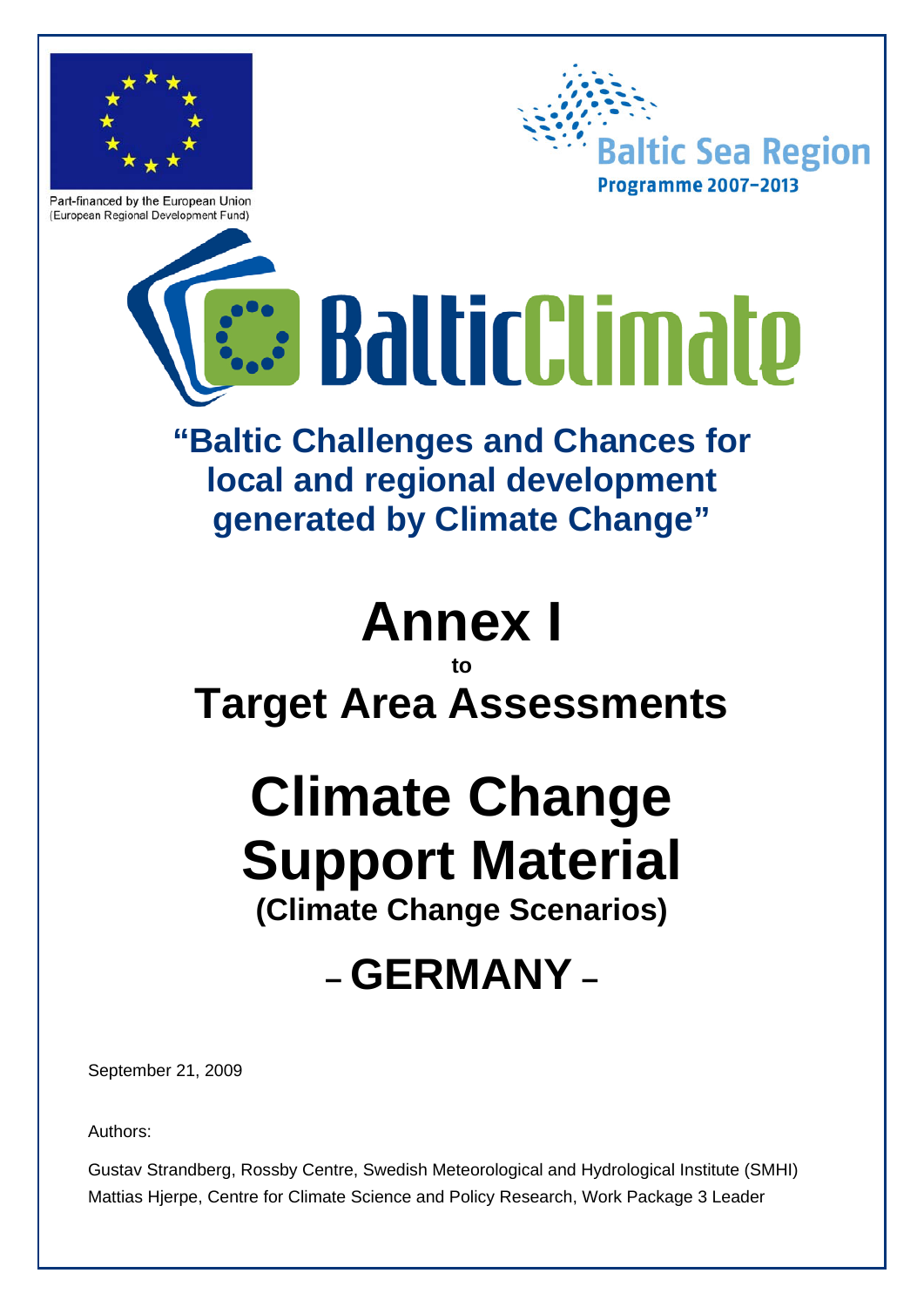#### **1 How the analysis was done**

The information presented in the following pages shows how the climate could possibly develop in the next 100 years. The material is based on calculations from climate models that use information about future changes in the atmosphere. Climate models include the relationships between physical processes in the whole system atmosphere-land-water. The results from the calculations with the climate models cover the period 1961-2100.

#### **1.1 Emission scenarios**

Emission scenarios are assumptions about the future emission of greenhouse gases. They are prepared by the UN's climate panel, IPCC (Intergovernmental Panel on Climate Change). Emission scenarios are based on the assumption of the future development of the worlds economy, population increase, globalisation, change to environmentally friendly technology, among other things. The amount of greenhouse gases that will be emitted over time depends on how the world develops. In this study two emission scenarios were used: SRES A2 (representing a rapid population growth and intensive energy use) and SRES B2 (representing a slower population growth and lower energy use). The emission of the different greenhouse gases changes in different ways between and within the different scenarios. This means that the scenario that shows the largest change in temperature in 100 years might not necessarily be the one that shows the largest change in 20 years. The emission scenarios are described in IPCC's report: Special Report on Emissions Scenarios (SRES) (2000) (www.ipcc.ch/pdf/special-reports/spm/sres-en.pdf).

#### **1.2 Climate models**

Climate models are used to calculate the future climate. Climate models are 3-dimentional representations of the atmosphere, land area, ocean, lakes and ice. In global climate models the atmosphere is separated into a grid along the earths surface and up into the air.

At every point in the grid the development of different meteorological, hydrological and climatological parameters in time are calculated. In regional models a smaller area of the earth is gridded e.g. Europe. Over a smaller area a denser grid can be created without demanding so much extra computer power so greater detail can be achieved. What happens outside the calculated area in a regional climate model is controlled by the results of the global climate model. In this way consideration is even taken to the changes that occur outside the regional model area. In this study a regional atmospheric model from the Rossby Centre in Sweden, RCA3, has been used. The model covers Europe and the size of the squares in the grid over the land area (resolution) is approximately 50x50 km.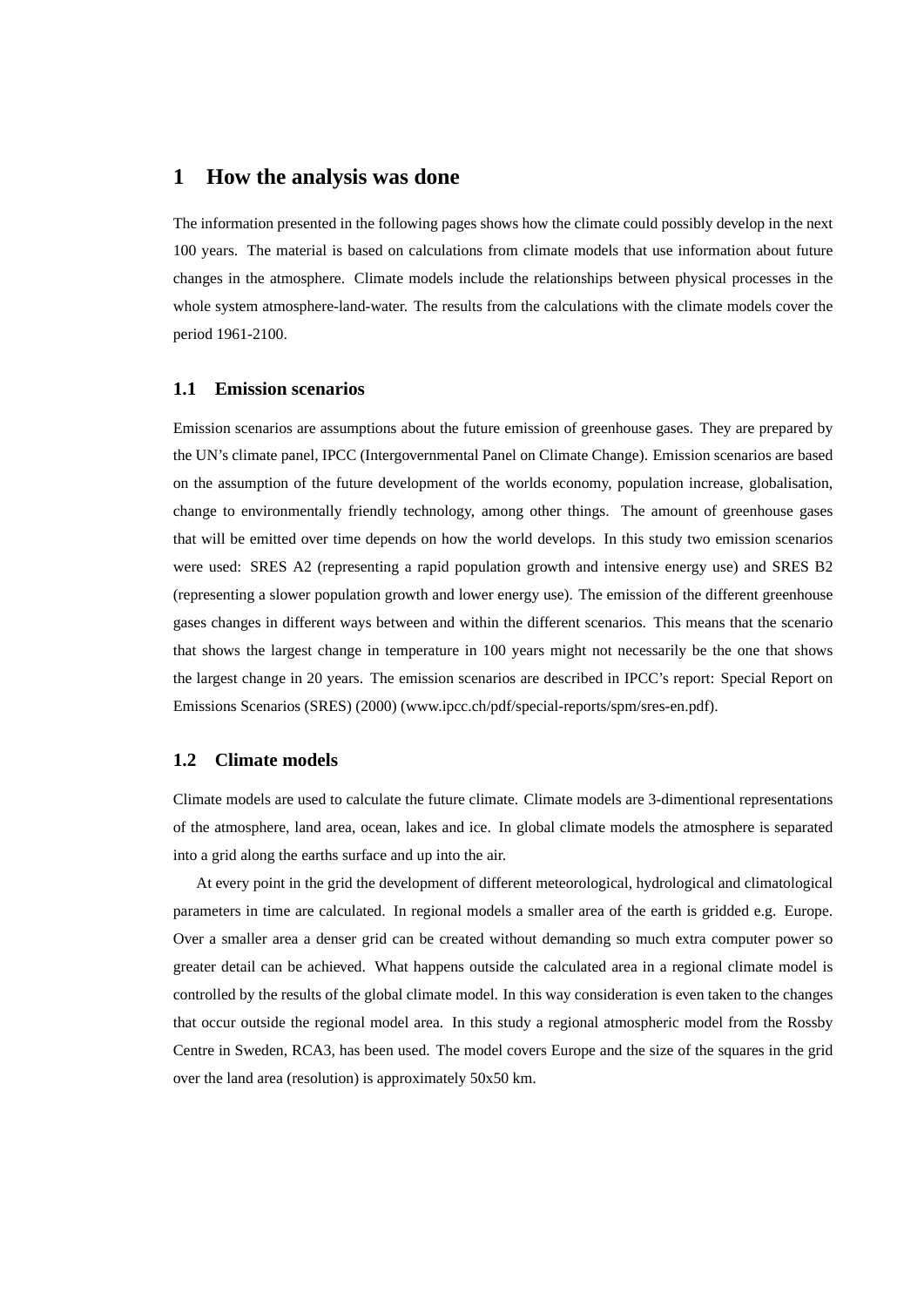#### **1.3 Climate scenarios**

The climate models have been run from 1961 to 2100. The meteorological period 1961-1990 was used for the validation of the models. The model results from this period are compared with measured temperature and precipitation values to determine how good the model is at representing the current climate. The period 1961-1990 is then used as a reference which the future climate is then compared to. The results for the future are often compared with the average for this reference period.

Because the results from the calculations are in the form of a grid (gridded data), this can create difficulties when comparing model results with results from measured observation which are taken at specific locations (point data). Observations describe the conditions at a specific point, while models describe conditions evenly distributed over the whole grid. One can look at the example of precipitation. If a large amount of rain falls over a very small area, it would be recorded at one measuring station. At other nearby places which might have only received small amounts of rain or no rain at all, the measurement stations will record much smaller amounts. If the same total amount of precipitation is created in the model for the grid in question it will be evenly spread over the grid. This would make it seem like it has rained evenly over the entire the grid while in reality (compared to observational measurements) the rain was much more unevenly distributed.

#### **1.4 Scenarios are not forecasts**

The results which are presented from calculations with the climate models are usually called scenarios. Climate scenarios are not weather forecasts. Climate scenarios are based on assumptions of the future and represent the statistical behaviour of weather, which we call climate. Climate scenarios do not recreate the real weather at a specific place at a specific time. Weather forecasts on the other hand give information about what is probably going to happen at the local scale during a short period in time.

#### **1.5 Uncertainties**

The results that are presented here are based on *two* emission scenarios and *one* global climate model. The global results are downscaled with *one* regional climate model. When one analyses material it is important to think that only two of the many probable model calculations that are presented. Other emission scenarios and other global and regional models can give somewhat different results. This is especially true about the quantitative results (e.g. how much rain or how much temperature will increase). For example studies have shown that ECHAM4 gives a temperature and precipitation change during winter in northern Europe that is larger than in many other climate models.

Another source of uncertainty is natural variability. It is not to be expected that the climate in the model is in phase with the real climate. On the other hand a good quality climate model should calculate good average values and characteristic variability, e.g. the right number of cold and warm winters during a 30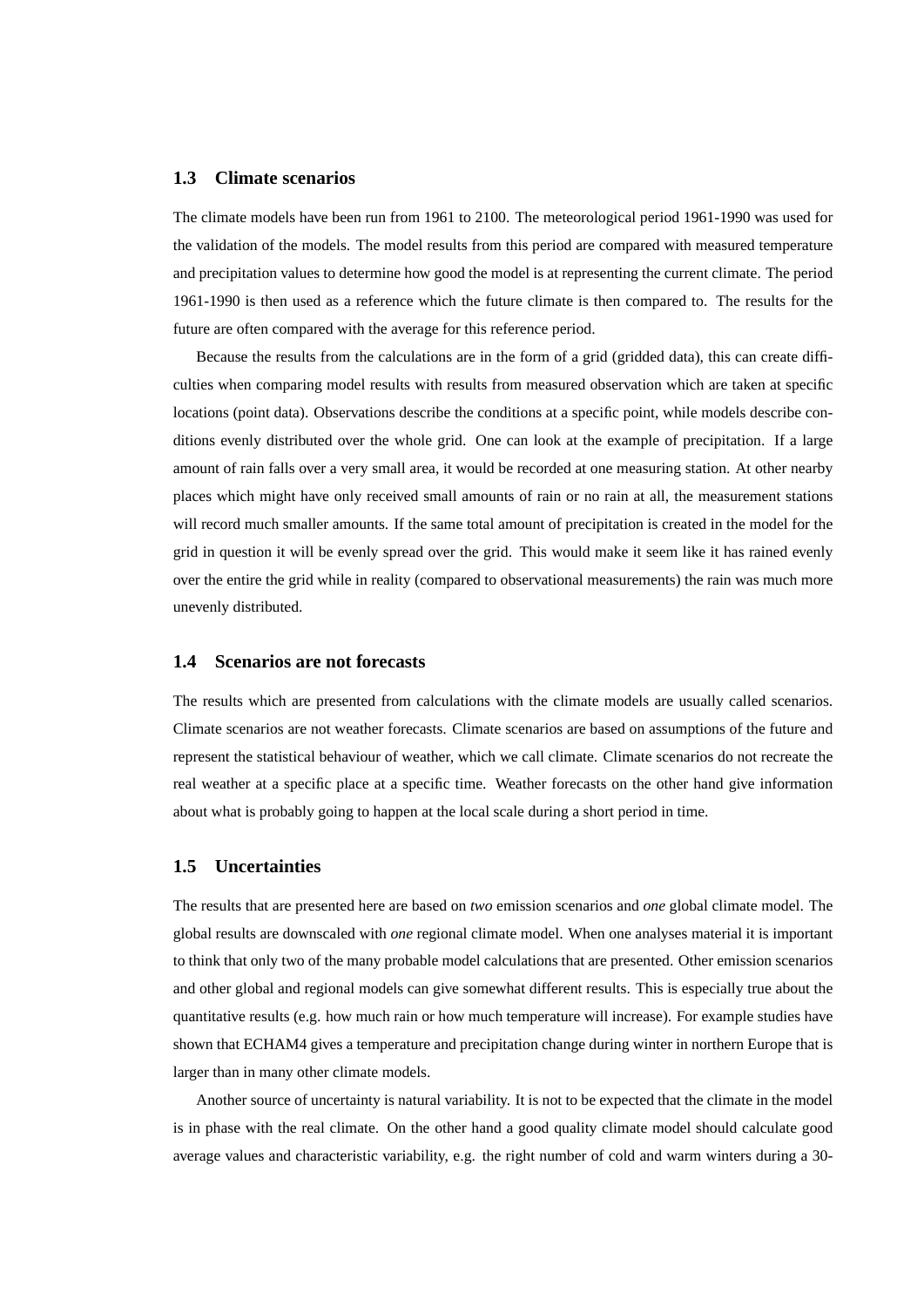year period. The cold and warm winters could nevertheless occur in another sequence than in the observed climate.

To look at results from several model simulations gives the opportunity to consider uncertainties and also to estimate which results that are robust. It might seem confusing with conflicting results, but one should use the extra information that is given. If the models give different results, then it is a uncertain result. If the models on the other hand give similar results, then the result is more certain. Besides looking at several scenarios one by one, it is possible with statistical methods and specific analyses to combine several simulations and get a result that is better than any separate simulation.

#### **1.6 Analyses**

When a target area is analysed, the results are analysed for all grids that cover the chosen district. For every point in time one takes an average value for all grids in the area; in this way one gets a time series for the area. The information in the diagrams was calculated with running 10-year annual average values for the whole time series. Maximum and minimum values are the highest respective lowest values in a particular point during the same time period.

#### **2 Description of the figures**

All parameters are plotted as annual and seasonal means and as anomalies compared to the means for the period 1961-1990. The lines are smoothed to represent a 10 year running mean. Two scenarios are plotted: A2 (green line) and B2 (red line). The shaded area marks the span of the year to year variations, also smoothed to a 10 year running mean.

#### **3 Abbreviations**

- ANN Annual (January December)
- DJF Winter (December, January, February)
- JJA Summer (June, July, August)
- MAM Spring (March, April, May)
- SON Autumn (September, October, November)

#### **4 Summary of the main changes of the climate parameters**

#### **4.1 Temperature**

Average temperature is projected to increases with around 4◦C towards the end of the century. The temperature increase is rather even in all seasons, a bit larger in winter time. The change in maximum and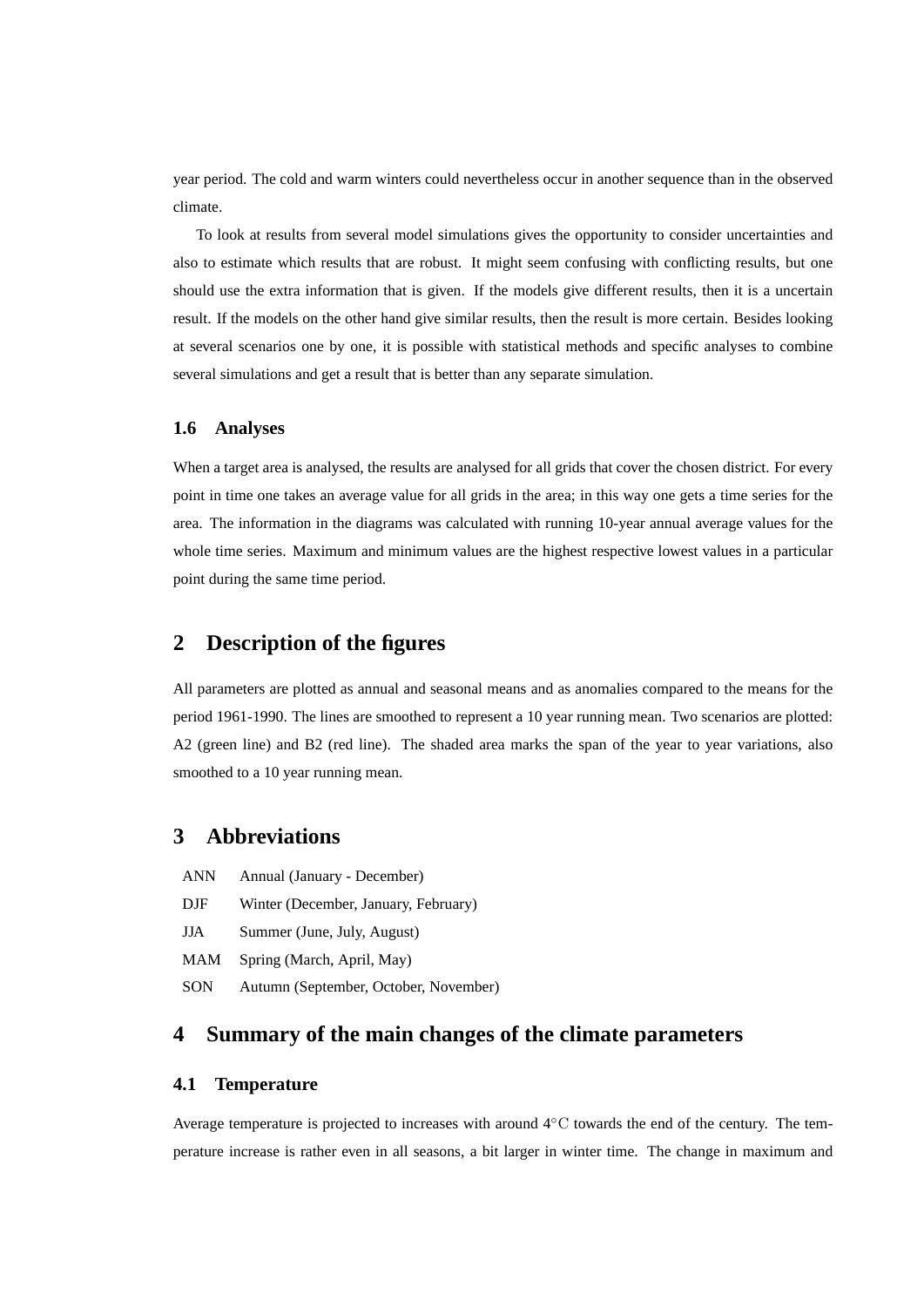minimum temperature is similar. But with larger differences between the scenarios (especially in summer) in maximum temperature and smaller differences between the scenarios in minimum temperature.

#### **4.2 Precipitation**

The average annual precipitation is almost unchanged, but there is a shift in seasonal precipitation. Winter time precipitation is projected to increase with up to around 40%, while summer precipitation is projected to decrease with about as much. Maximum precipitation is projected to increase with 80% in the end of the century and increase in variability. Spring and autumn maximum precipitation is projected to increase with around 20% and summer maximum precipitation to decrease with 20%.

#### **4.3 Snow cover**

Snow cover is projected to decrease in all seasons (except summer when there is no snow) and the variability between years decreases. From around year 2050 there will be years with no snow at all during the year, and most years won't have snow in autumn and spring.

#### **4.4 Wind**

The changes in wind speed are projected to be small, less than 1m/s.

#### **5 Projection figures of the climate parameters**

Figures are shown on the following pages.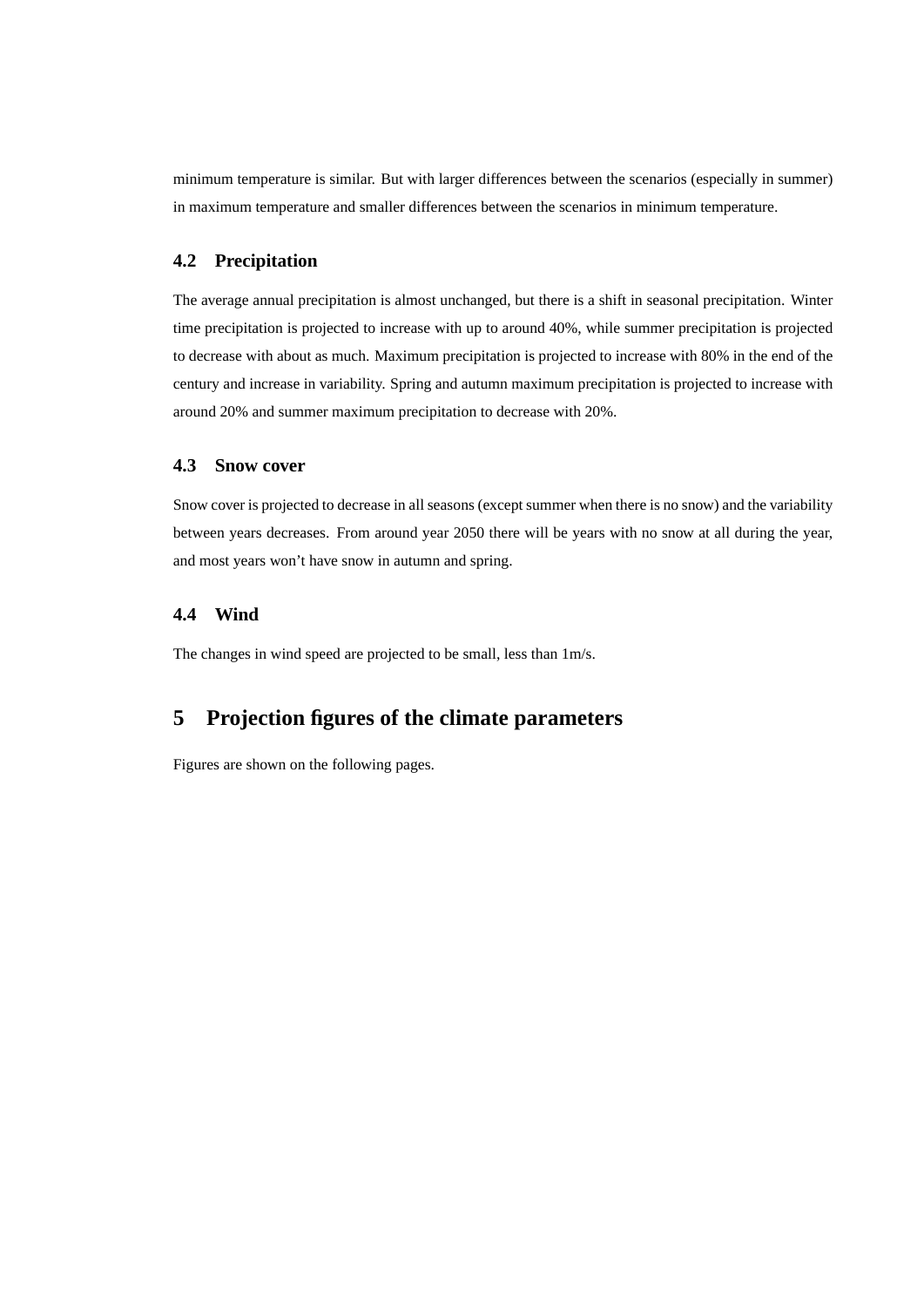

Figure 1: Averaged temperature [◦C]. Anomalies to 1961-1990. Seasonal (winter, spring, summer) average. The lines are smoothed to represent a 10 year running mean. Scenarios A2 (green) and B2 (red). The shaded area marks the span of the year to year variations, also smoothed to a 10 year running mean.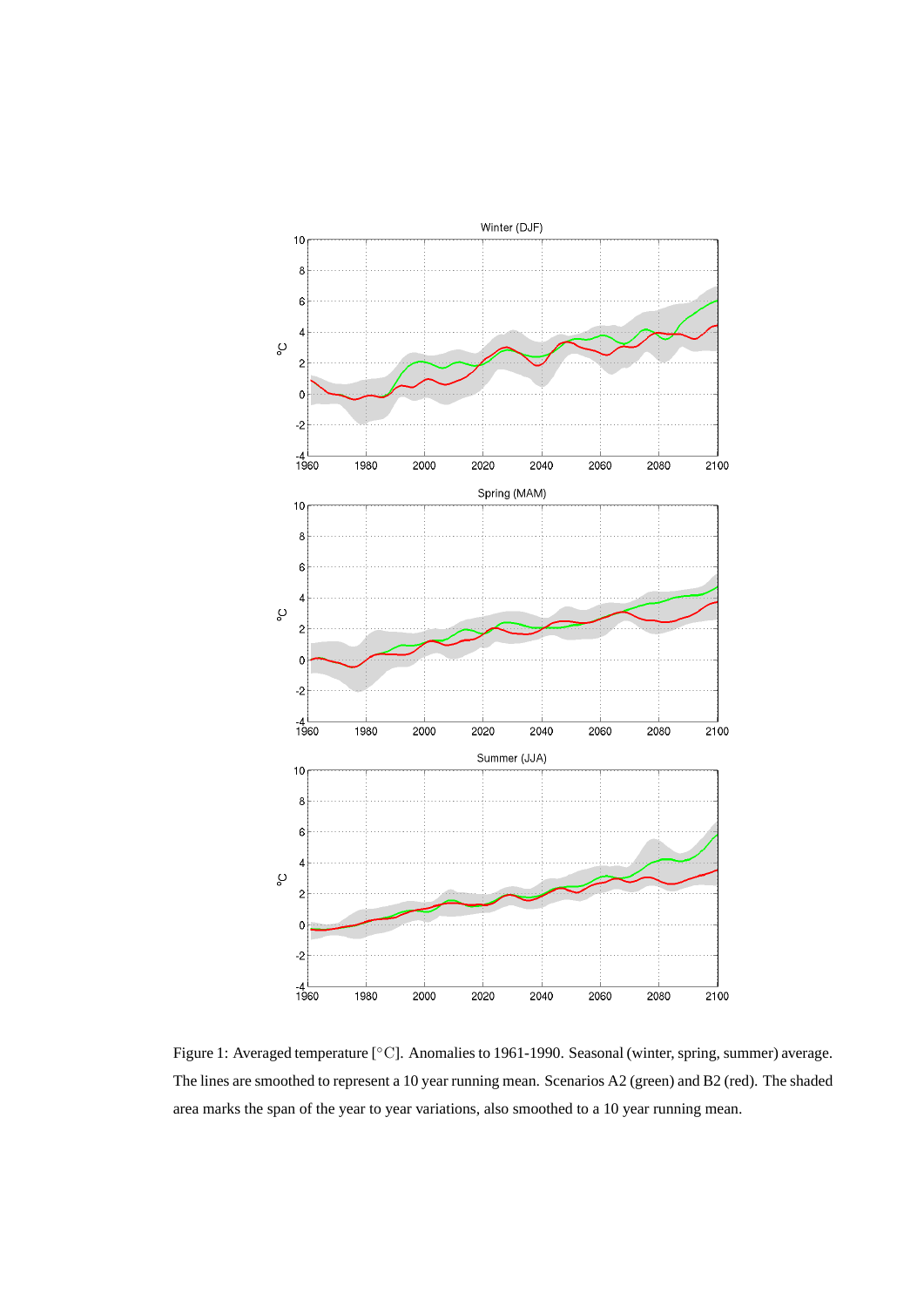

Figure 2: Averaged temperature [◦C]. Anomalies to 1961-1990. Autumnal and annual average. The lines are smoothed to represent a 10 year running mean. Scenarios A2 (green) and B2 (red). The shaded area marks the span of the year to year variations, also smoothed to a 10 year running mean.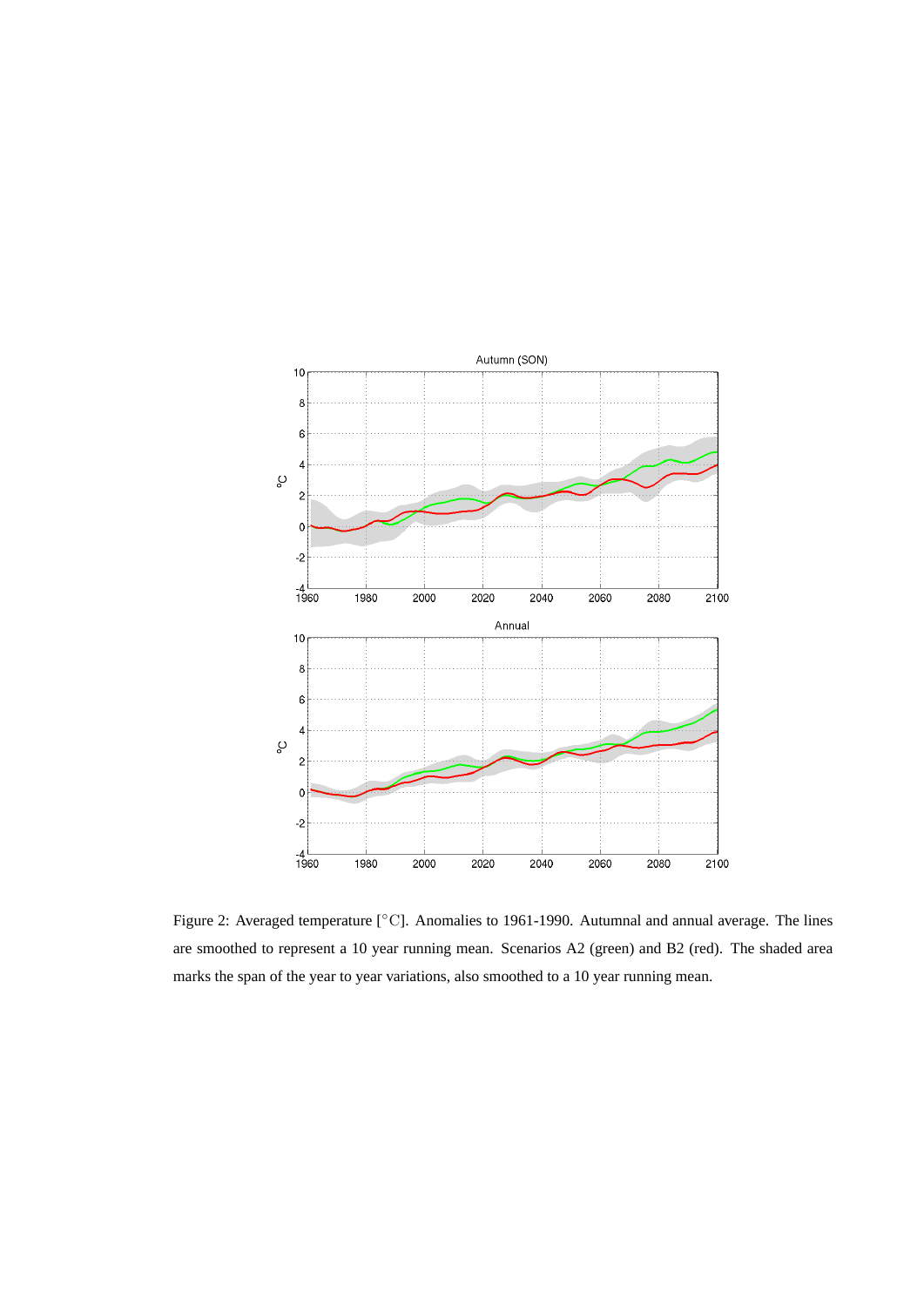

Figure 3: Averaged maximum temperature [◦C]. Anomalies to 1961-1990. Seasonal (winter, spring, summer) average. The lines are smoothed to represent a 10 year running mean. Scenarios A2 (green) and B2 (red). The shaded area marks the span of the year to year variations, also smoothed to a 10 year running mean.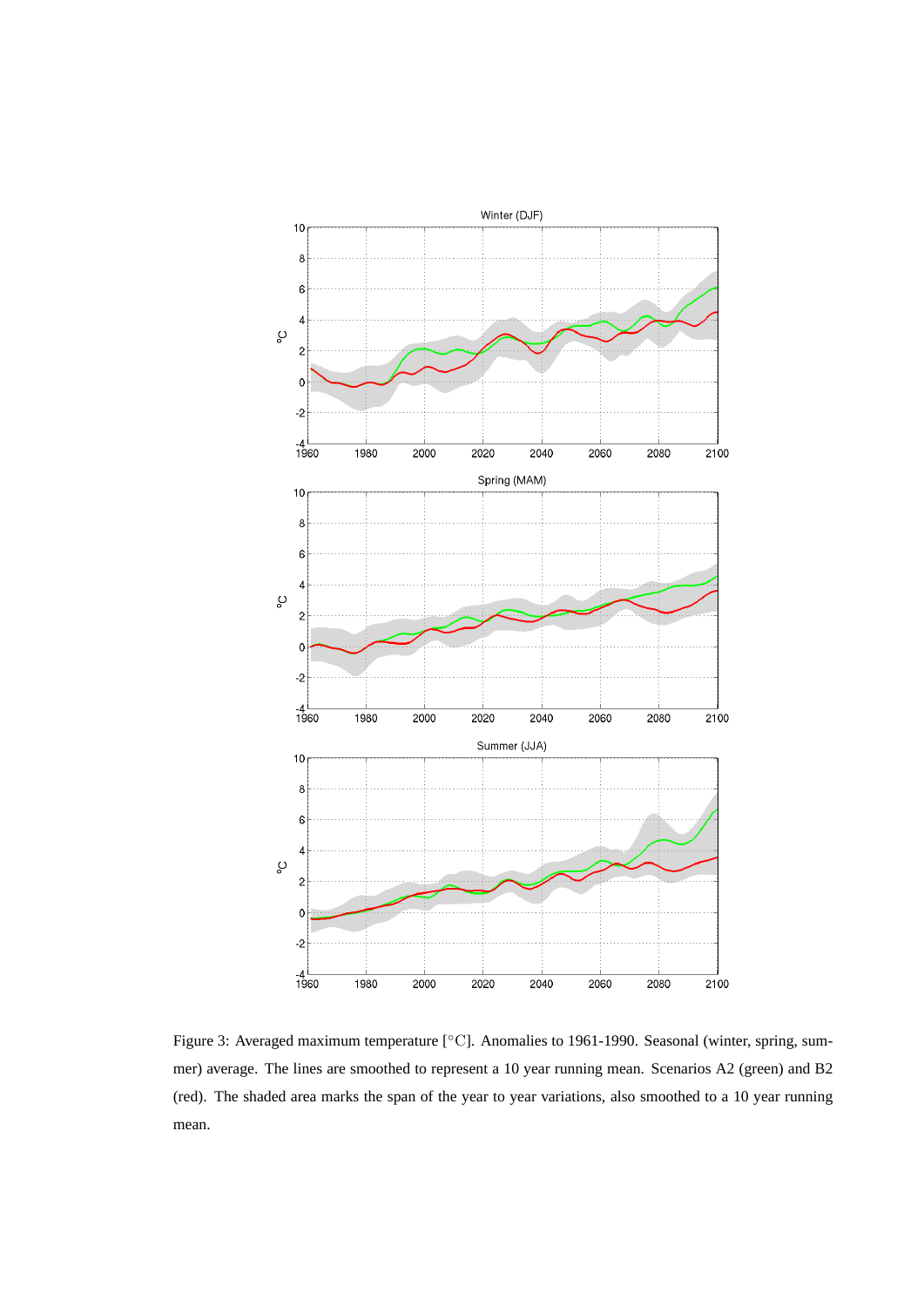

Figure 4: Averaged maximum temperature [◦C]. Anomalies to 1961-1990. Autumnal and annual average. The lines are smoothed to represent a 10 year running mean. Scenarios A2 (green) and B2 (red). The shaded area marks the span of the year to year variations, also smoothed to a 10 year running mean.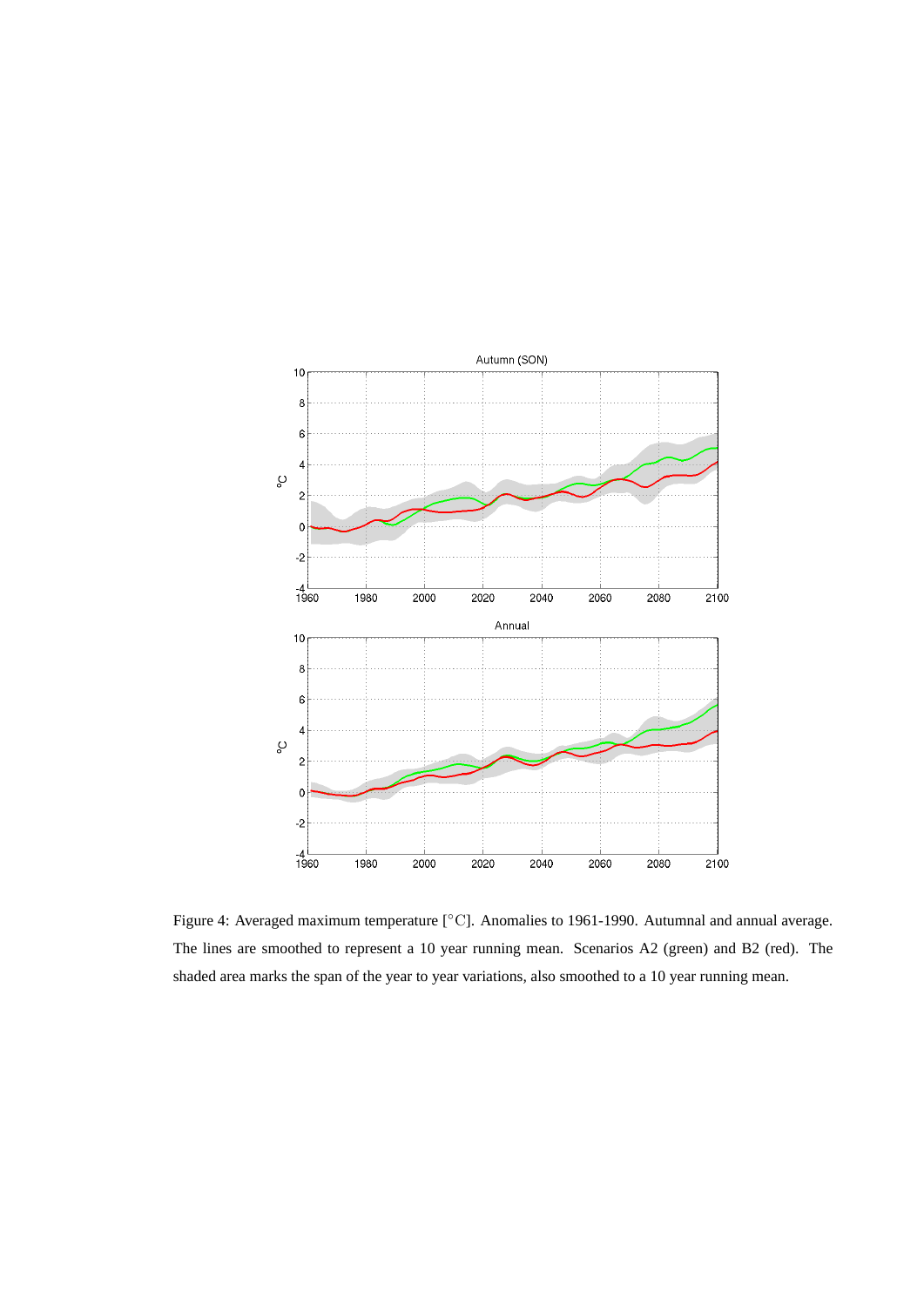

Figure 5: Averaged minimum temperature [◦C]. Anomalies to 1961-1990. Seasonal (winter, spring, summer) average. The lines are smoothed to represent a 10 year running mean. Scenarios A2 (green) and B2 (red). The shaded area marks the span of the year to year variations, also smoothed to a 10 year running mean.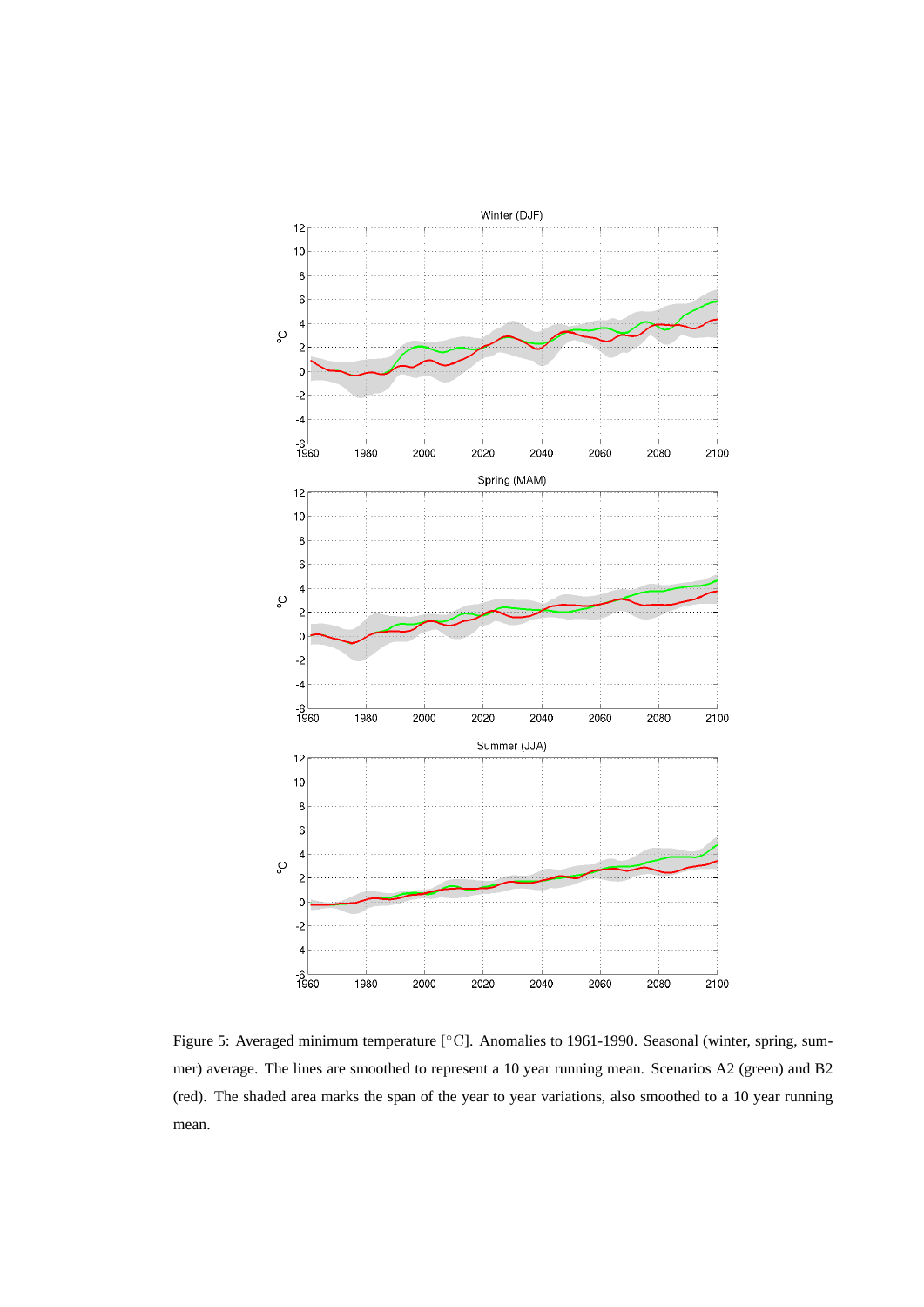

Figure 6: Averaged minimum temperature [◦C]. Anomalies to 1961-1990. Autumnal and annual average. The lines are smoothed to represent a 10 year running mean. Scenarios A2 (green) and B2 (red). The shaded area marks the span of the year to year variations, also smoothed to a 10 year running mean.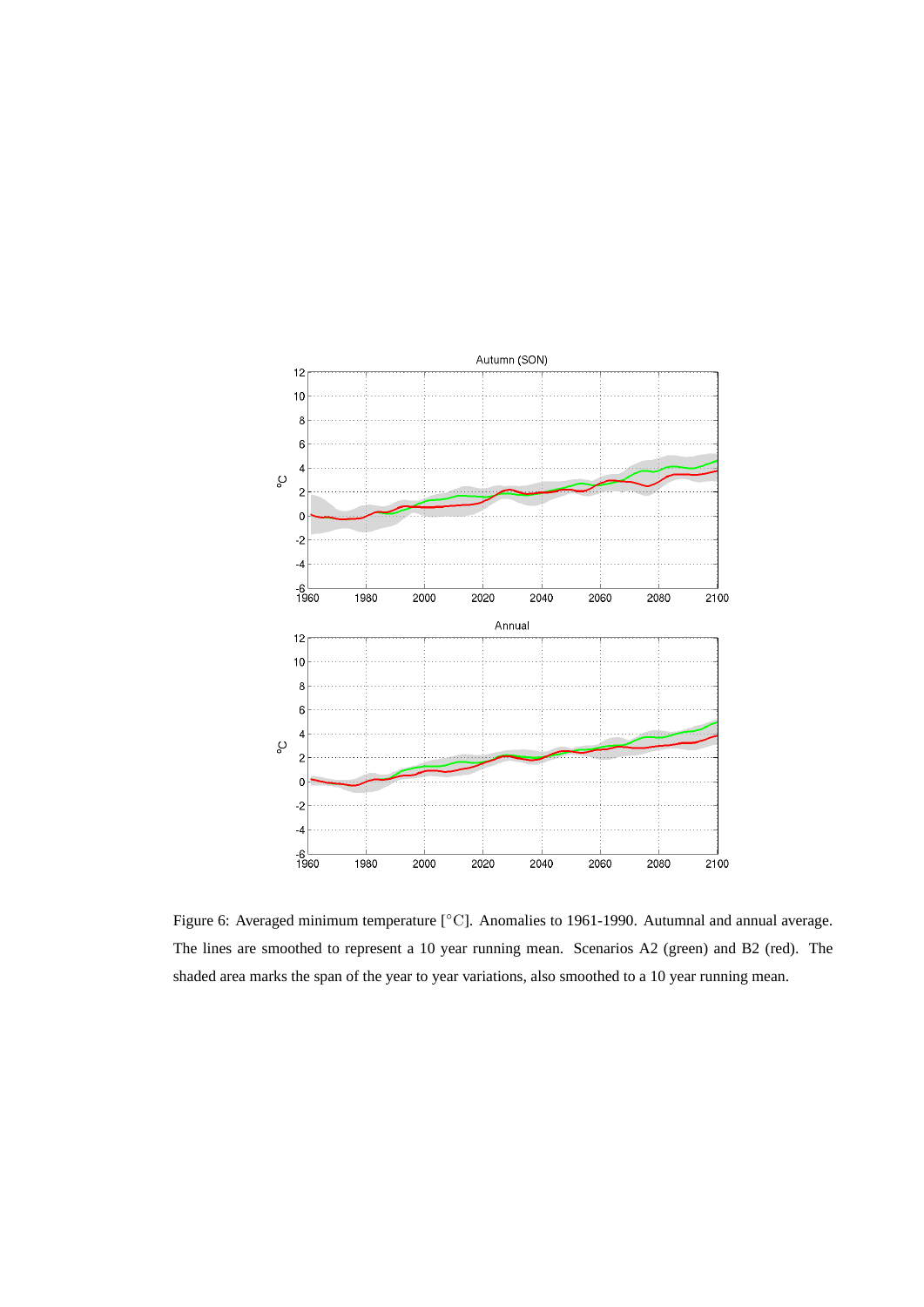

Figure 7: Averaged precipitation [%]. Anomalies to 1961-1990. Seasonal (winter, spring, summer) average. The lines are smoothed to represent a 10 year running mean. Scenarios A2 (green) and B2 (red). The shaded area marks the span of the year to year variations, also smoothed to a 10 year running mean.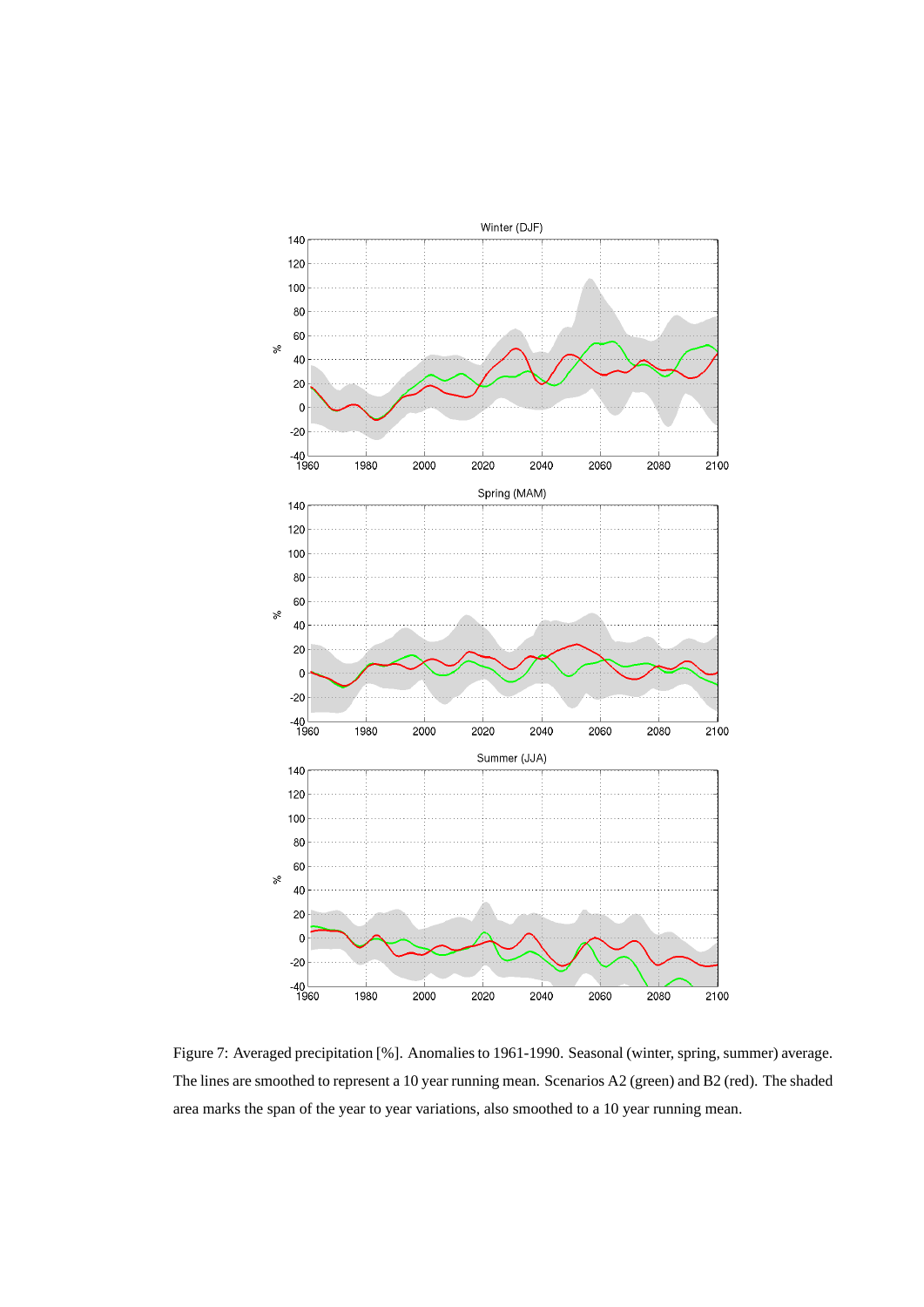

Figure 8: Averaged precipitation [%]. Anomalies to 1961-1990. Autumnal and annual average. The lines are smoothed to represent a 10 year running mean. Scenarios A2 (green) and B2 (red). The shaded area marks the span of the year to year variations, also smoothed to a 10 year running mean.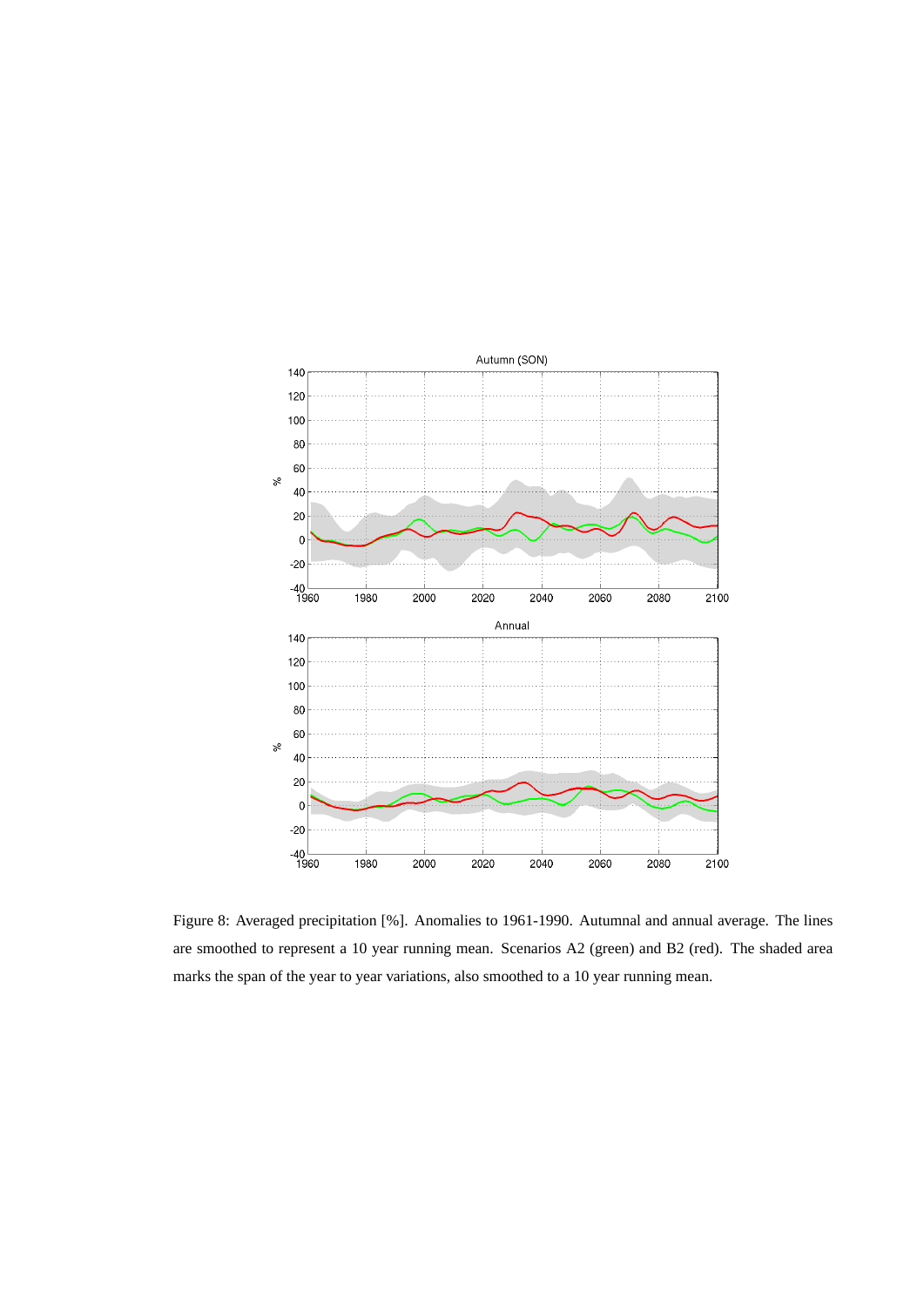

Figure 9: Averaged maximum precipitation [%]. Anomalies to 1961-1990. Seasonal (winter, spring, summer) average. The lines are smoothed to represent a 10 year running mean. Scenarios A2 (green) and B2 (red). The shaded area marks the span of the year to year variations, also smoothed to a 10 year running mean.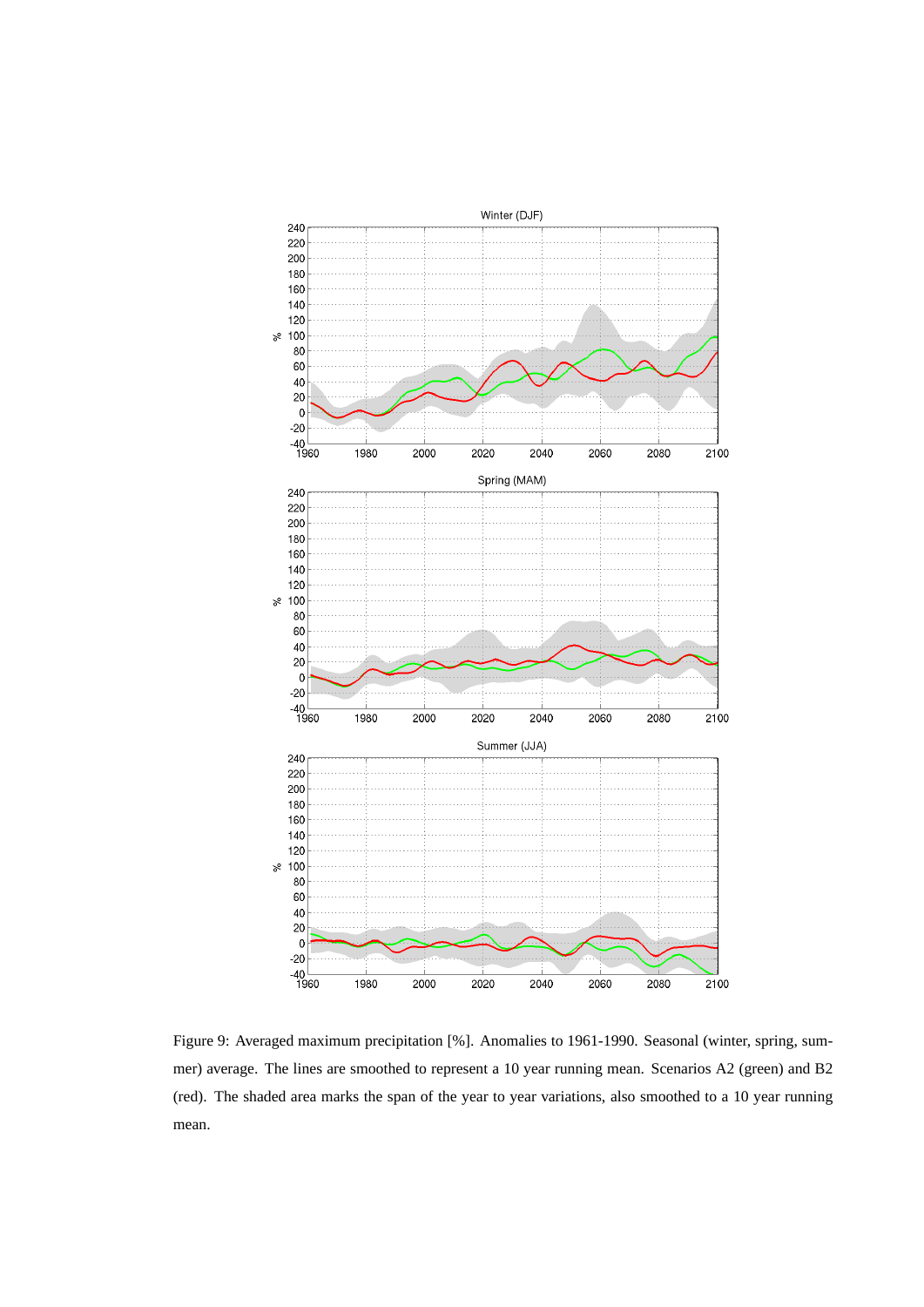

Figure 10: Averaged maximum precipitation [%]. Anomalies to 1961-1990. Autumnal and annual average. The lines are smoothed to represent a 10 year running mean. Scenarios A2 (green) and B2 (red). The shaded area marks the span of the year to year variations, also smoothed to a 10 year running mean.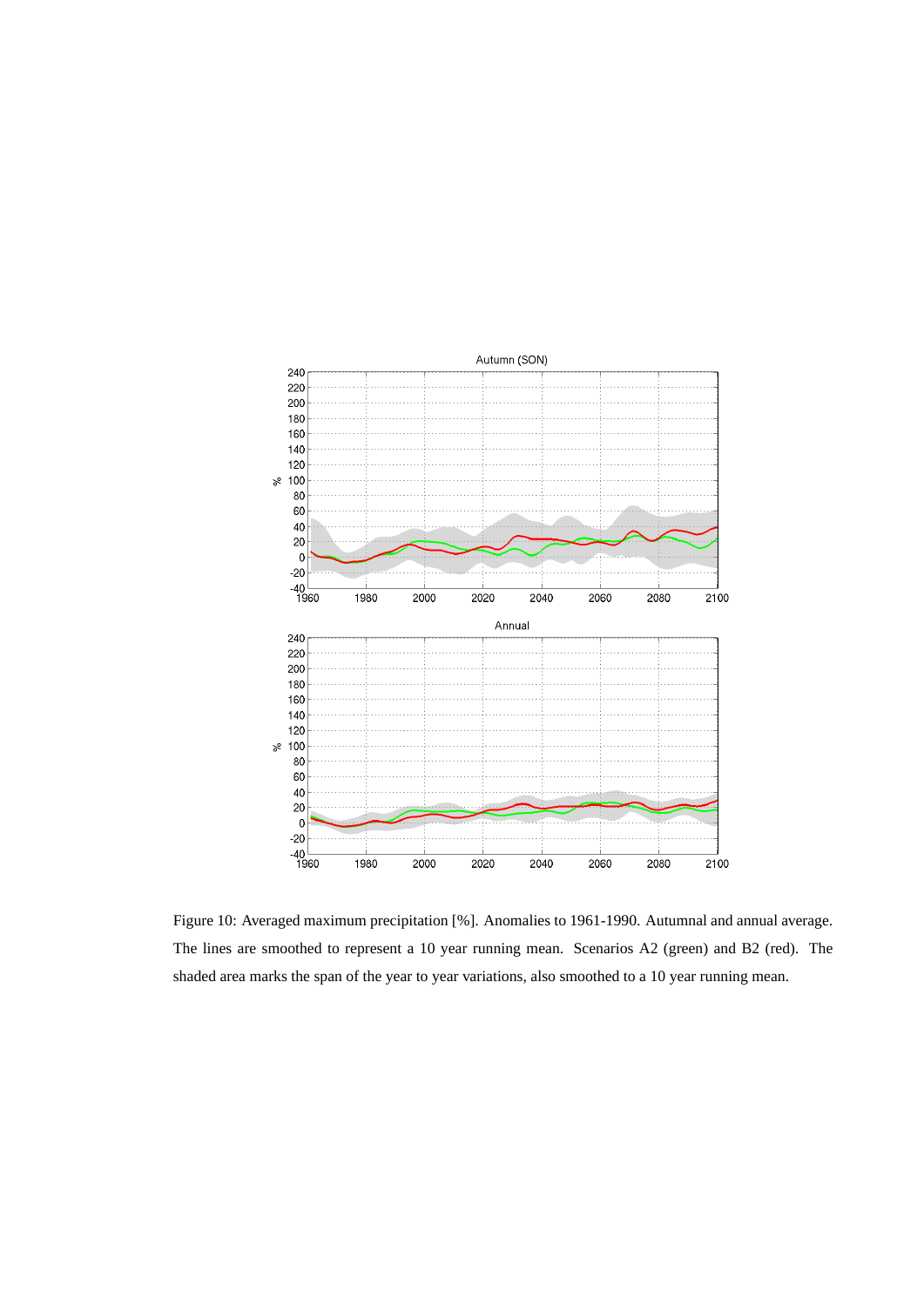

Figure 11: Averaged snowcover [%]. Anomalies to 1961-1990. Seasonal (winter, spring, summer) average. The lines are smoothed to represent a 10 year running mean. Scenarios A2 (green) and B2 (red). The shaded area marks the span of the year to year variations, also smoothed to a 10 year running mean.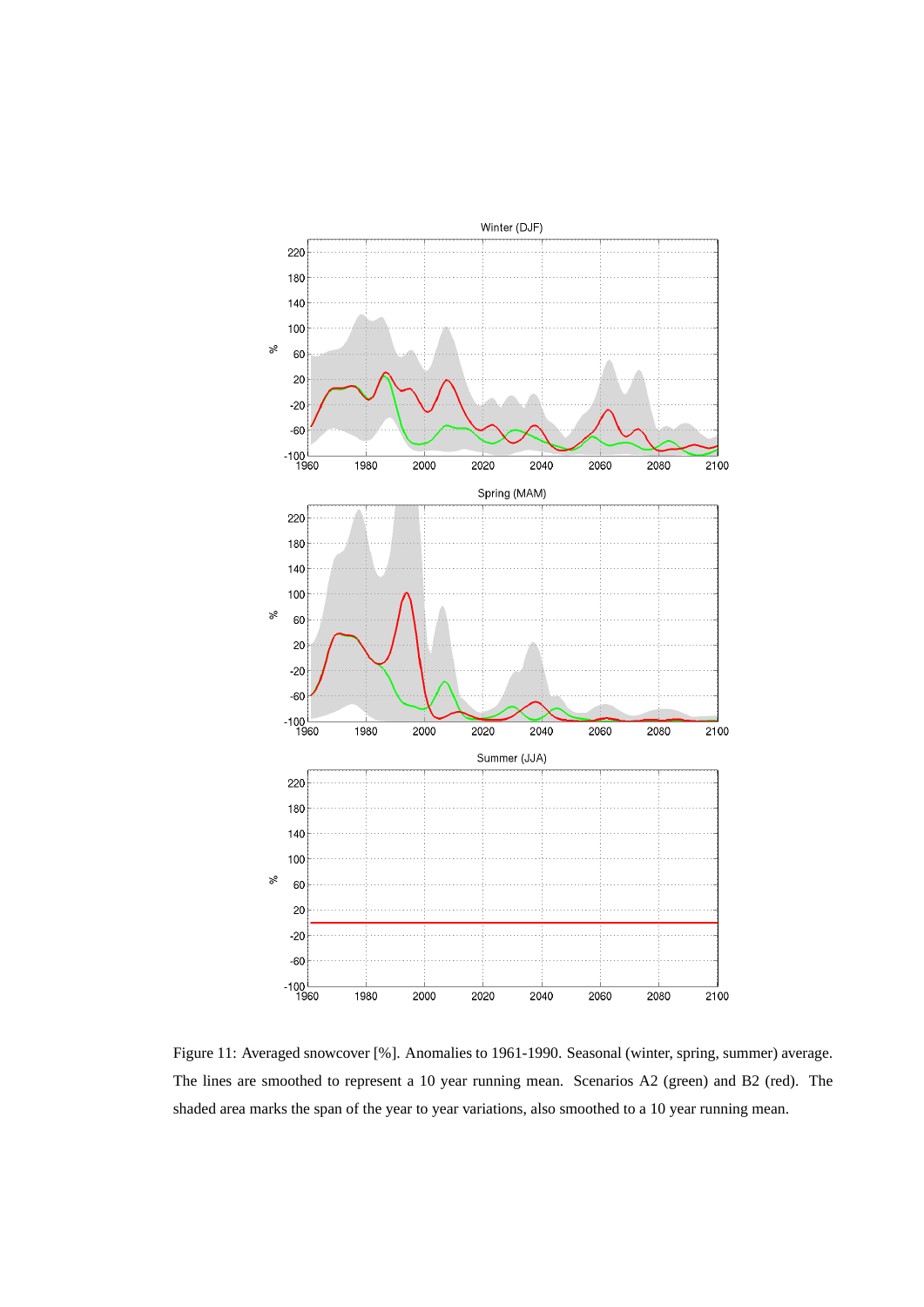

Figure 12: Averaged snowcover [%]. Anomalies to 1961-1990. Autumnal and annual average. The lines are smoothed to represent a 10 year running mean. Scenarios A2 (green) and B2 (red). The shaded area marks the span of the year to year variations, also smoothed to a 10 year running mean.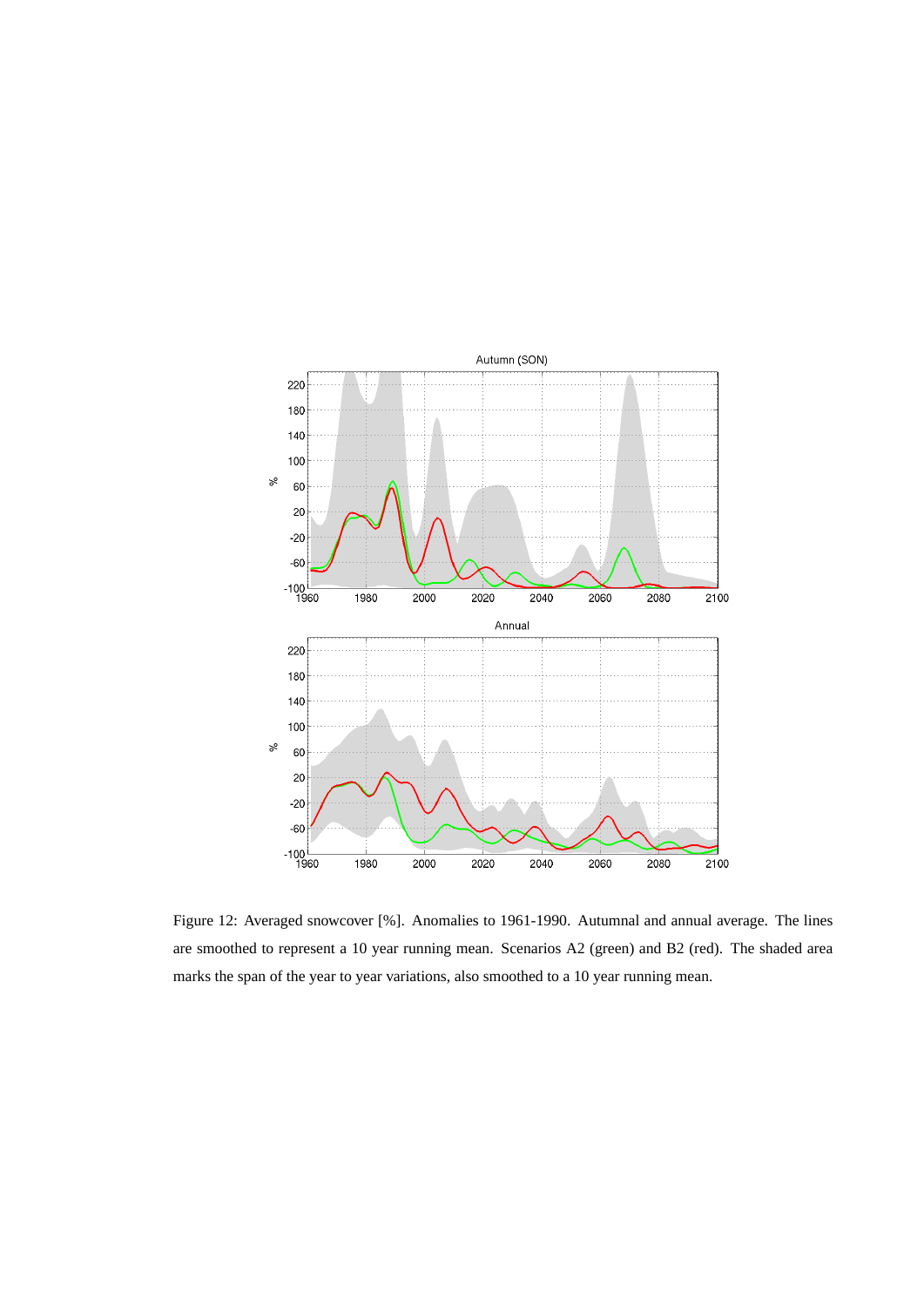

Figure 13: Averaged wind speed [m/s]. Anomalies to 1961-1990. Seasonal (winter, spring, summer) average. The lines are smoothed to represent a 10 year running mean. Scenarios A2 (green) and B2 (red). The shaded area marks the span of the year to year variations, also smoothed to a 10 year running mean.